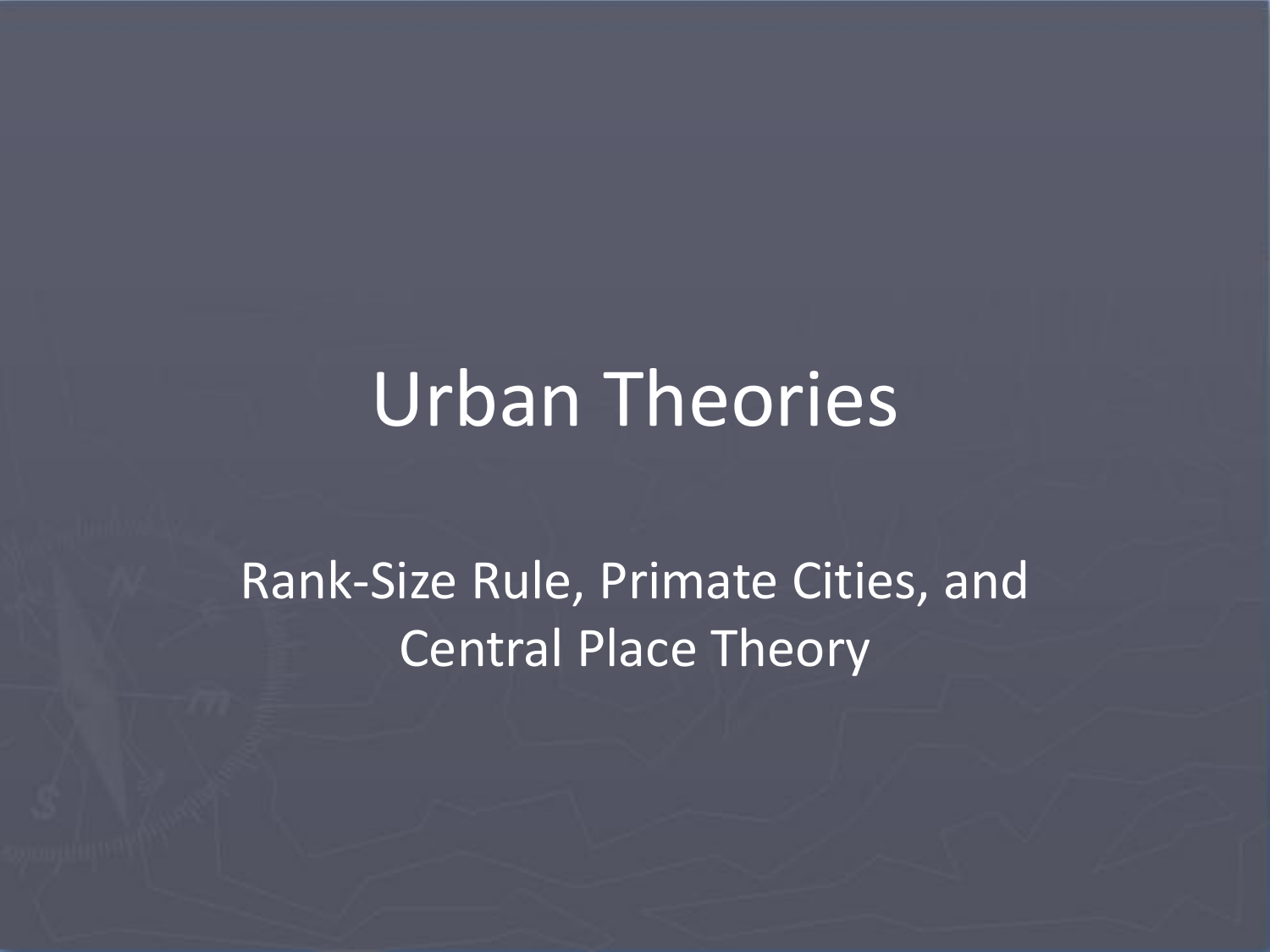#### The Rank-Size Rule

- If all cities in a country are placed in order from the largest to the smallest, each one will have a population half the size of the city before it.
	- Rank 1 Largest City
	- Rank  $2 \frac{1}{2}$  the number of people as Rank 1 city
	- $-$  Rank 3 1/3 the number of people as Rank 1 city
	- $-$  Rank 4  $\frac{1}{4}$  the number of people as Rank 1 city
	- $-$  Rank 5 1/5 the number of people as Rank 1 city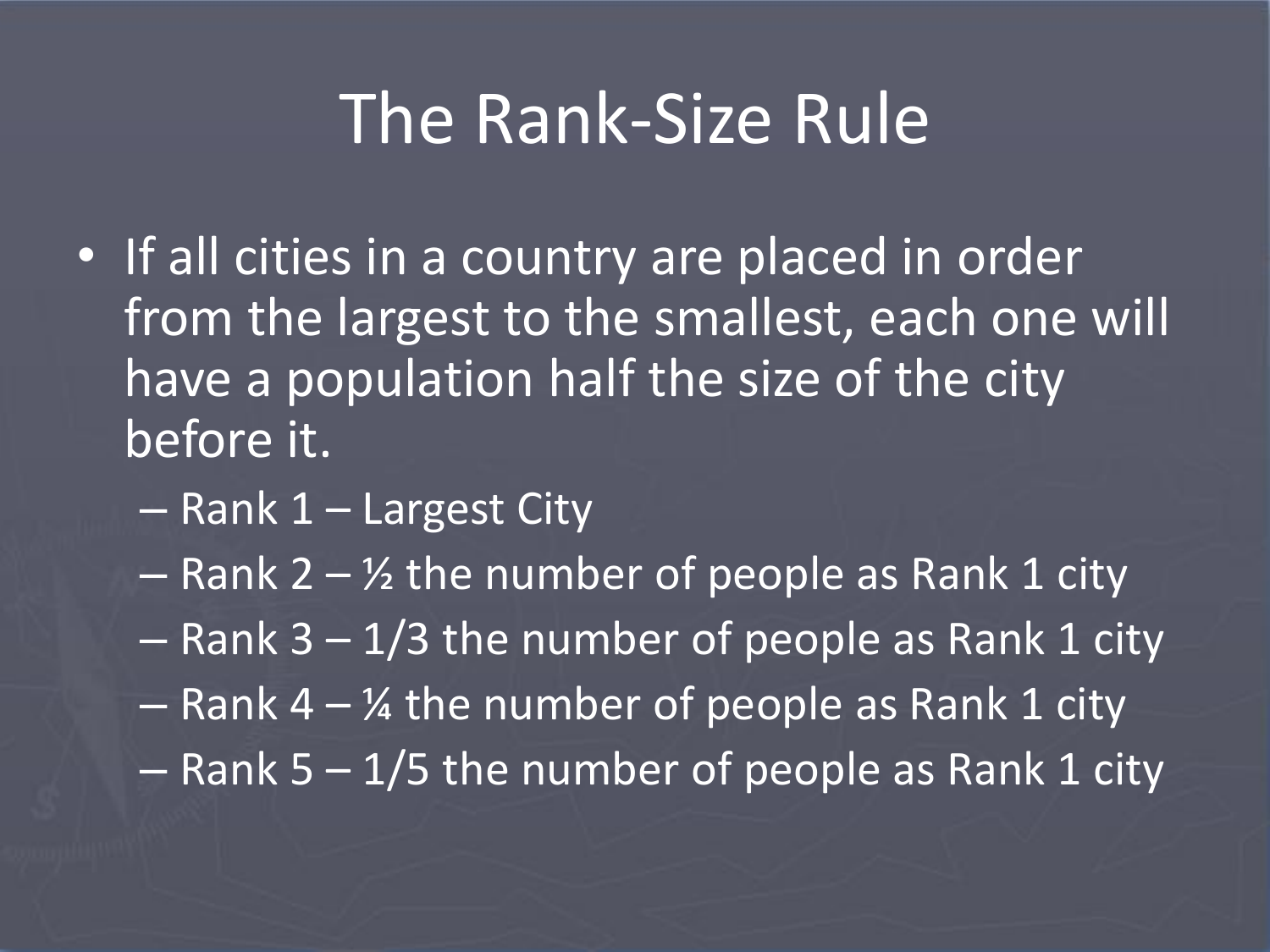## Uses for Rank-Size Rule

- Creates a classification for cities by population
- Helps find the presence of a primate city

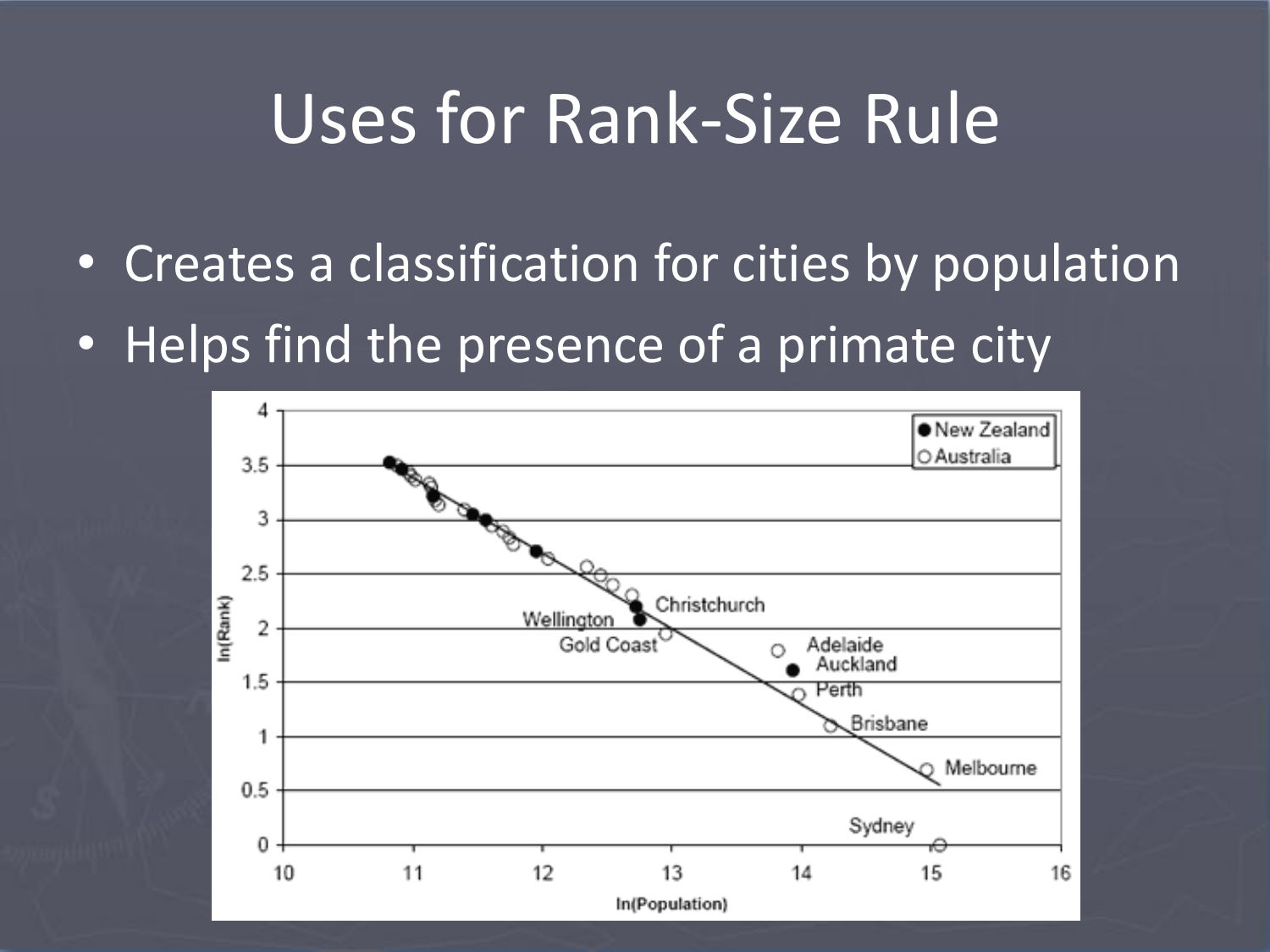## Primate City

• The largest city of a country is more than twice as large compared to all the other cities in the country in terms of population and influence

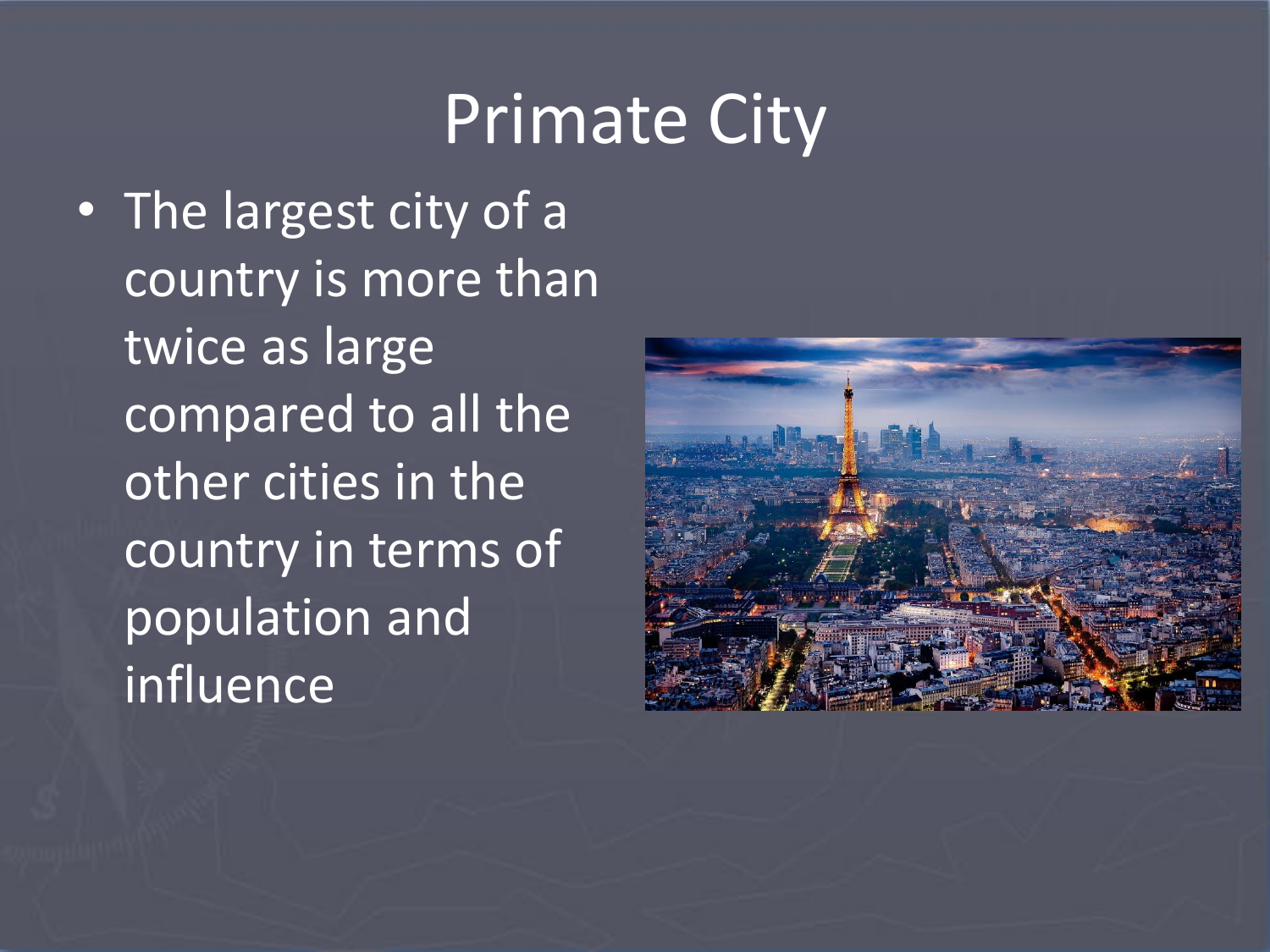## Case Study: Bangkok, Thailand

|                | <b>Name</b>                          | <b>Population</b> |
|----------------|--------------------------------------|-------------------|
| $\mathbf{1}$   | Bangkok, Bangkok                     | 5,104,476         |
| $\overline{2}$ | Mueang Samut Prakan, Samut Prakan    | 388,920           |
| 3              | Mueang Nonthaburi, Nonthaburi        | 291,555           |
| $\overline{4}$ | Udon Thani, Changwat Udon Thani      | 247,231           |
| 5              | Chon Buri, Chon Buri                 | 219,164           |
| 6              | Nakhon Ratchasima, Nakhon Ratchasima | 208,781           |
| $\overline{7}$ | Chiang Mai , Chiang Mai              | 200,952           |
| 8              | Hat Yai, Songkhla                    | 191,696           |
| 9              | Pak Kret, Nonthaburi                 | 182,926           |
| 10             | Si Racha, Chon Buri                  | 178,916           |

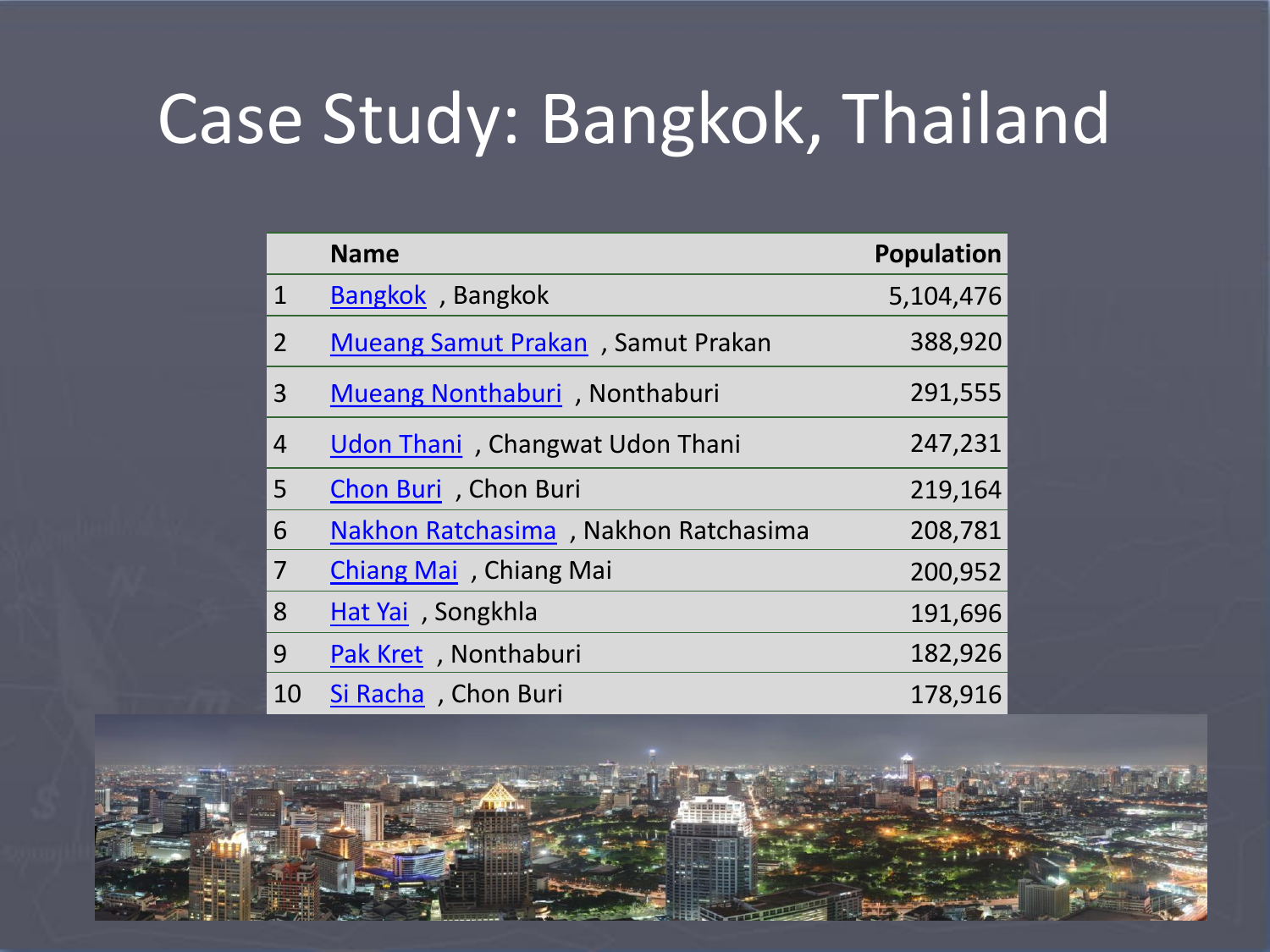#### Case Study: Bangkok, Thailand

#### • In Thailand…

- 80% of phones are registered to Bangkok Addresses
- 79% of all pharmacists are located in Bangkok
- 45% of Doctors are located in Bangkok
- 72% of all registered cars are in Bangkok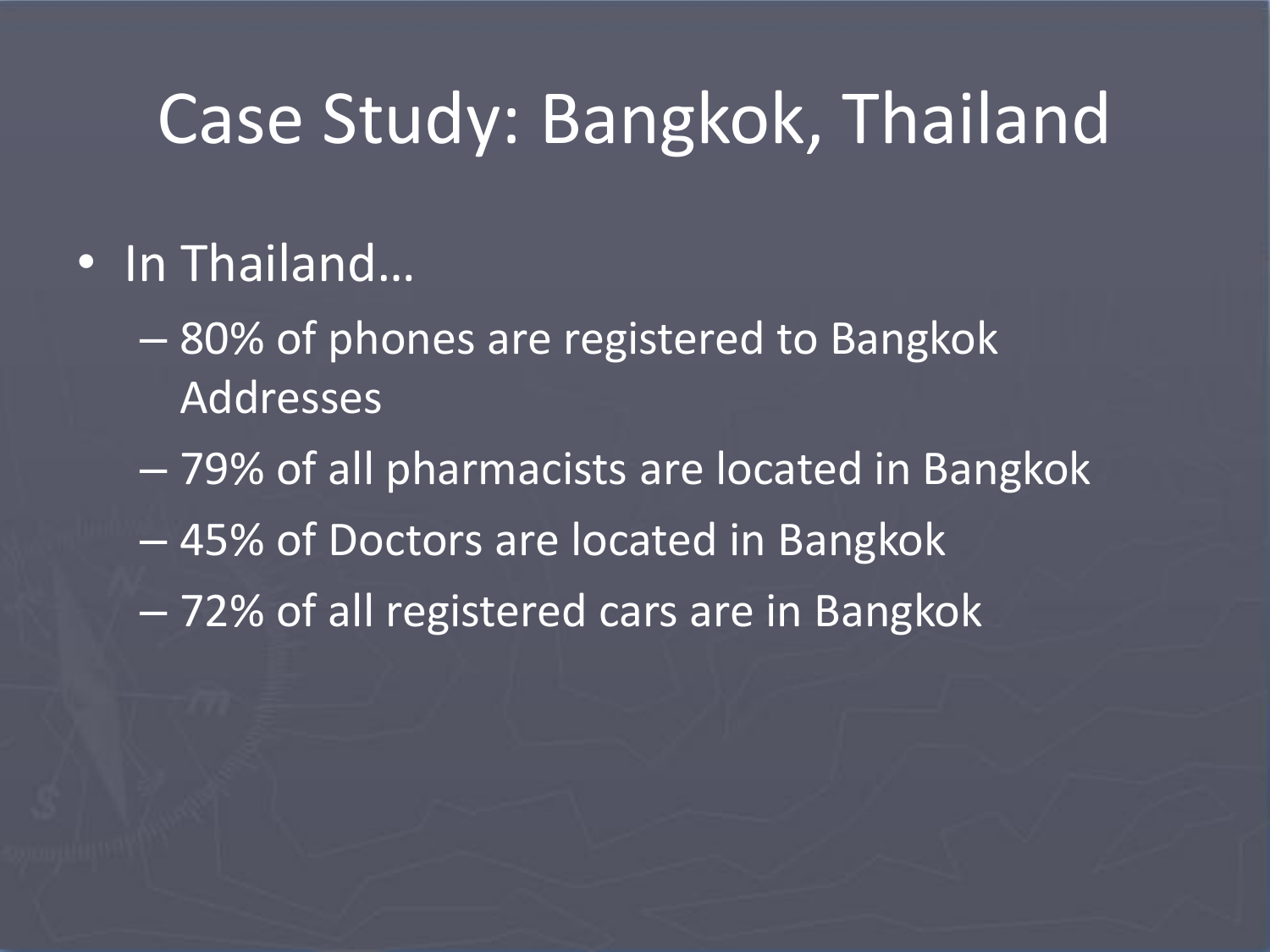Activity: What are the primary advantages and disadvantages of living in a primate city?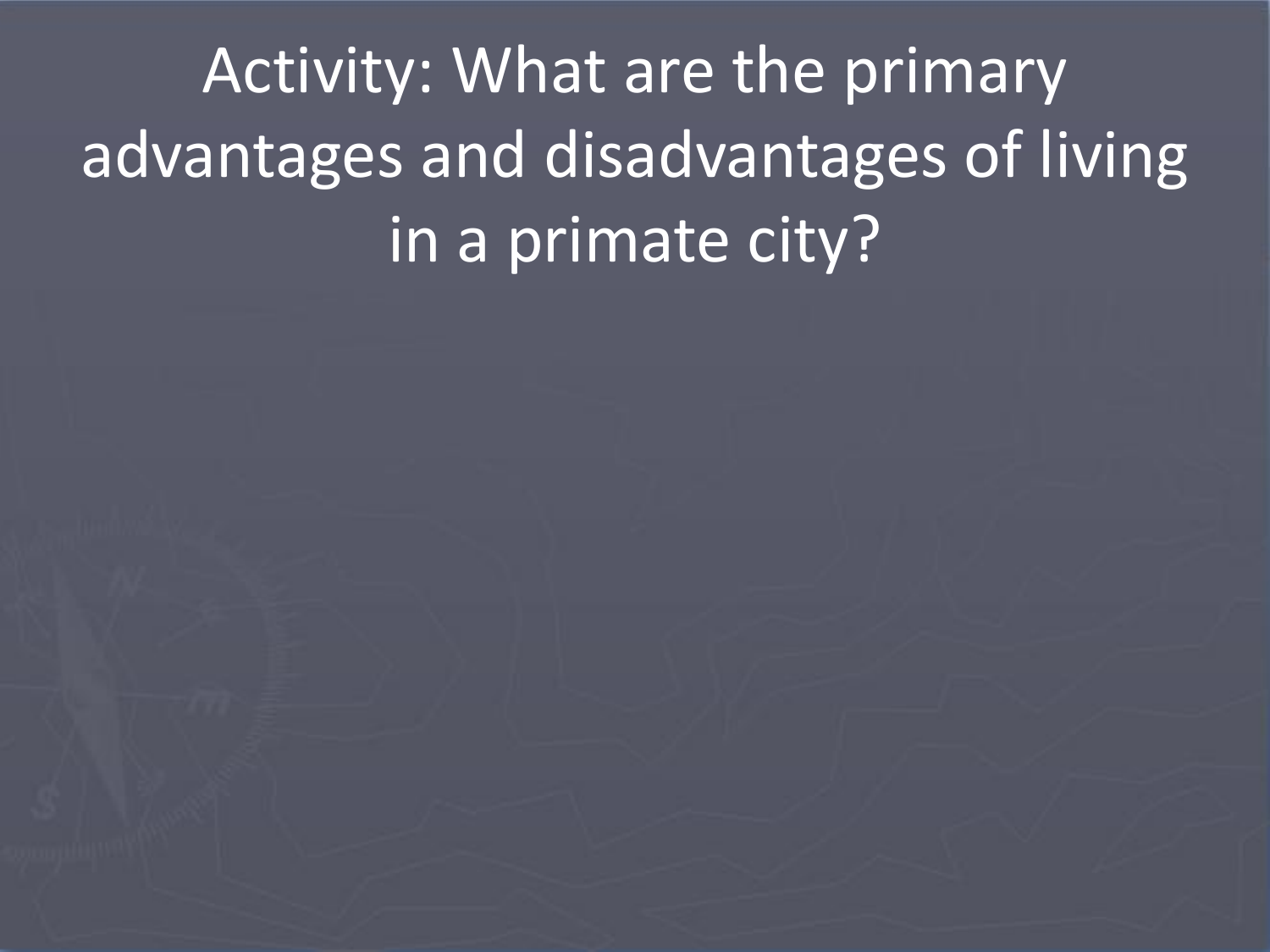## Central Place Theory

- Made in 1933 in Southern Germany
- Observations
	- People gather together in cities to share goods and ideas
	- Cities exist for purely economic reasons